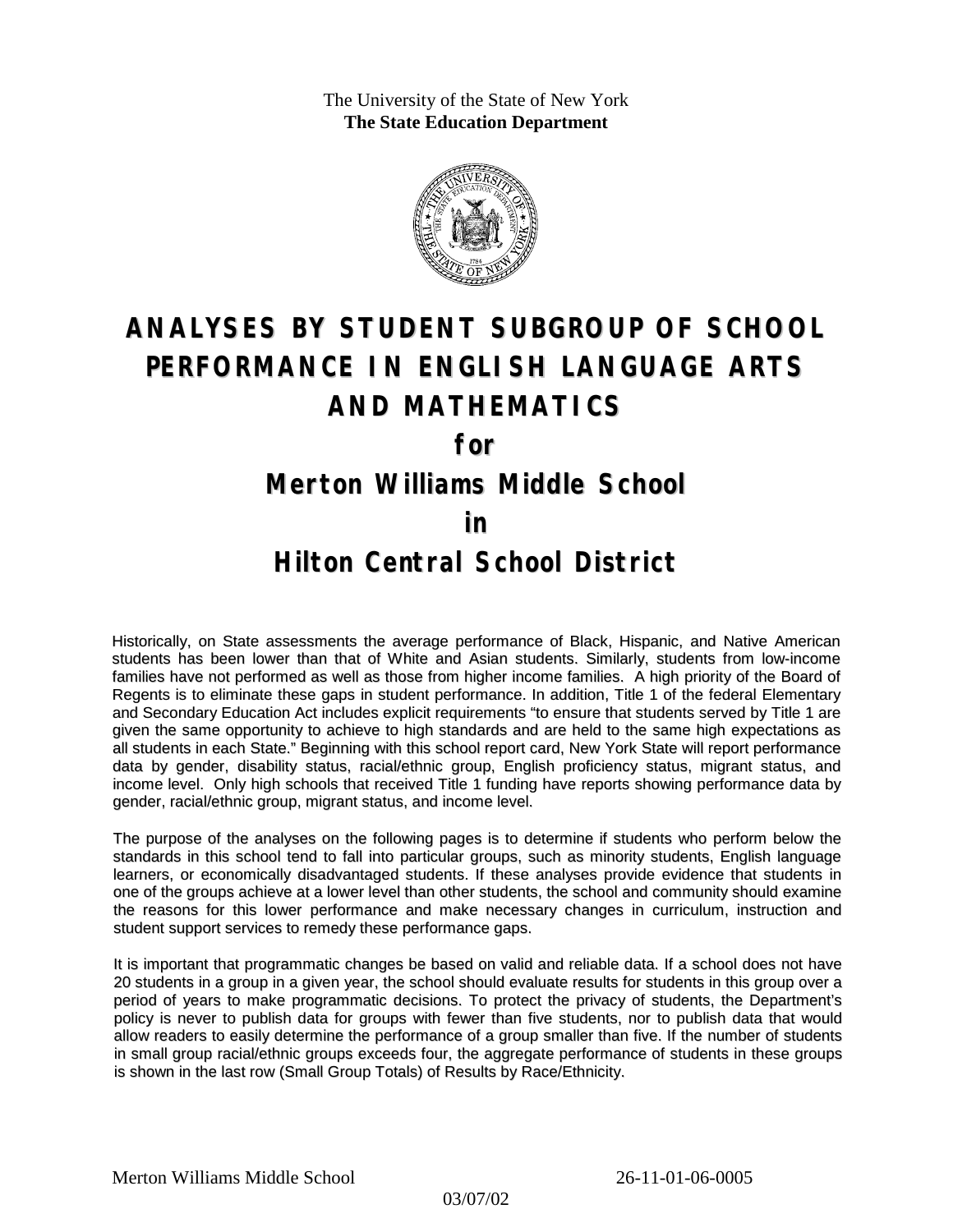## **Middle-Level English Language Arts**

A description of the performance levels and summary results for all general-education students and all students with disabilities can be found in the *Overview* of the New York State Report Card.

| <b>Student Subgroup</b>               | <b>Counts of Students</b> |             |                             |                |                       |                |             |              | <b>Percentages</b><br>of Tested |              |  |
|---------------------------------------|---------------------------|-------------|-----------------------------|----------------|-----------------------|----------------|-------------|--------------|---------------------------------|--------------|--|
|                                       | <b>Not Tested</b>         |             |                             | <b>Tested</b>  |                       |                |             |              | <b>Students</b>                 |              |  |
|                                       | <b>ALT</b>                | <b>ELL</b>  | No<br>Valid<br><b>Score</b> | Level<br>1     | Level<br>$\mathbf{2}$ | Level<br>3     | Level<br>4  | Total        | Level<br>$2 - 4$                | Level<br>3-4 |  |
| Results by Race/Ethnicity             |                           |             |                             |                |                       |                |             |              |                                 |              |  |
| American Indian/Alaskan<br>Native     | 0                         | $\mathbf 0$ | 0                           | $\mathbf s$    | s                     | s              | s           | 2            | s                               | s            |  |
| <b>Black</b>                          | $\mathbf{0}$              | 0           | $\mathbf 0$                 | s              | s                     | S              | $\mathbf s$ | 5            | S                               | s            |  |
| Hispanic                              | 0                         | $\pmb{0}$   | $\mathbf 0$                 | $\mathbf{1}$   | 8                     | $\overline{4}$ | 1           | 14           | 93%                             | 36%          |  |
| Asian or Pacific Islander             | $\mathbf 0$               | 0           | 0                           | $\mathbf s$    | $\mathbf s$           | $\mathsf{s}$   | s           | $\mathbf{1}$ | s                               | s            |  |
| White                                 | 0                         | 0           | $\overline{4}$              | 16             | 139                   | 173            | 44          | 372          | 96%                             | 58%          |  |
| Total                                 | $\pmb{0}$                 | $\pmb{0}$   | $\overline{4}$              | 17             | 150                   | 181            | 46          | 394          | 96%                             | 58%          |  |
| Small Group Totals (s)                | 0                         | 0           | 0                           | $\mathbf 0$    | 3                     | $\overline{4}$ | 1           | 8            | 100%                            | 63%          |  |
| Results by Gender                     |                           |             |                             |                |                       |                |             |              |                                 |              |  |
| Female                                | $\pmb{0}$                 | 0           | 3                           | $\overline{4}$ | 59                    | 108            | 24          | 195          | 98%                             | 68%          |  |
| Male                                  | 0                         | 0           | $\mathbf{1}$                | 13             | 91                    | 73             | 22          | 199          | 93%                             | 48%          |  |
| Total                                 | 0                         | 0           | 4                           | 17             | 150                   | 181            | 46          | 394          | 96%                             | 58%          |  |
| Results by English Proficiency Status |                           |             |                             |                |                       |                |             |              |                                 |              |  |
| <b>English Proficient</b>             | 0                         | 0           | $\overline{4}$              | s              | $\mathbf s$           | $\mathbf S$    | $\mathbf s$ | 393          | $\mathbf s$                     | s            |  |
| <b>Limited English Proficient</b>     | $\pmb{0}$                 | 0           | $\mathbf 0$                 | $\mathbf s$    | s                     | S              | $\mathbf s$ | 1            | S                               | s            |  |
| Total                                 | $\Omega$                  | $\pmb{0}$   | 4                           | 17             | 150                   | 181            | 46          | 394          | 96%                             | 58%          |  |
| Results by Income Level               |                           |             |                             |                |                       |                |             |              |                                 |              |  |
| Economically<br>Disadvantaged         | 0                         | 0           | $\mathbf 0$                 | $\overline{4}$ | 20                    | 14             | 3           | 41           | 90%                             | 41%          |  |
| Not Disadvantaged                     | 0                         | 0           | 4                           | 13             | 130                   | 167            | 43          | 353          | 96%                             | 59%          |  |
| Total                                 | $\mathbf 0$               | 0           | $\overline{4}$              | 17             | 150                   | 181            | 46          | 394          | 96%                             | 58%          |  |
| <b>Results by Migrant Status</b>      |                           |             |                             |                |                       |                |             |              |                                 |              |  |
| <b>Migrant Family</b>                 | 0                         | 0           | 0                           | $\mathbf 0$    | $\mathbf 0$           | $\mathbf 0$    | 0           | 0            | 0%                              | 0%           |  |
| Not Migrant Family                    | 0                         | 0           | 4                           | 17             | 150                   | 181            | 46          | 394          | 96%                             | 58%          |  |
| Total                                 | 0                         | 0           | 4                           | 17             | 150                   | 181            | 46          | 394          | 96%                             | 58%          |  |

**Note. ALT** designates severely disabled students eligible for the New York State Alternate Assessment; **ELL** designates English language learners eligible for an alternative assessment of proficiency in reading English; and **No Valid Score** designates students who did not receive a valid test score because of absence from all or part of the test or because the test was administered under nonstandard conditions.

03/07/02